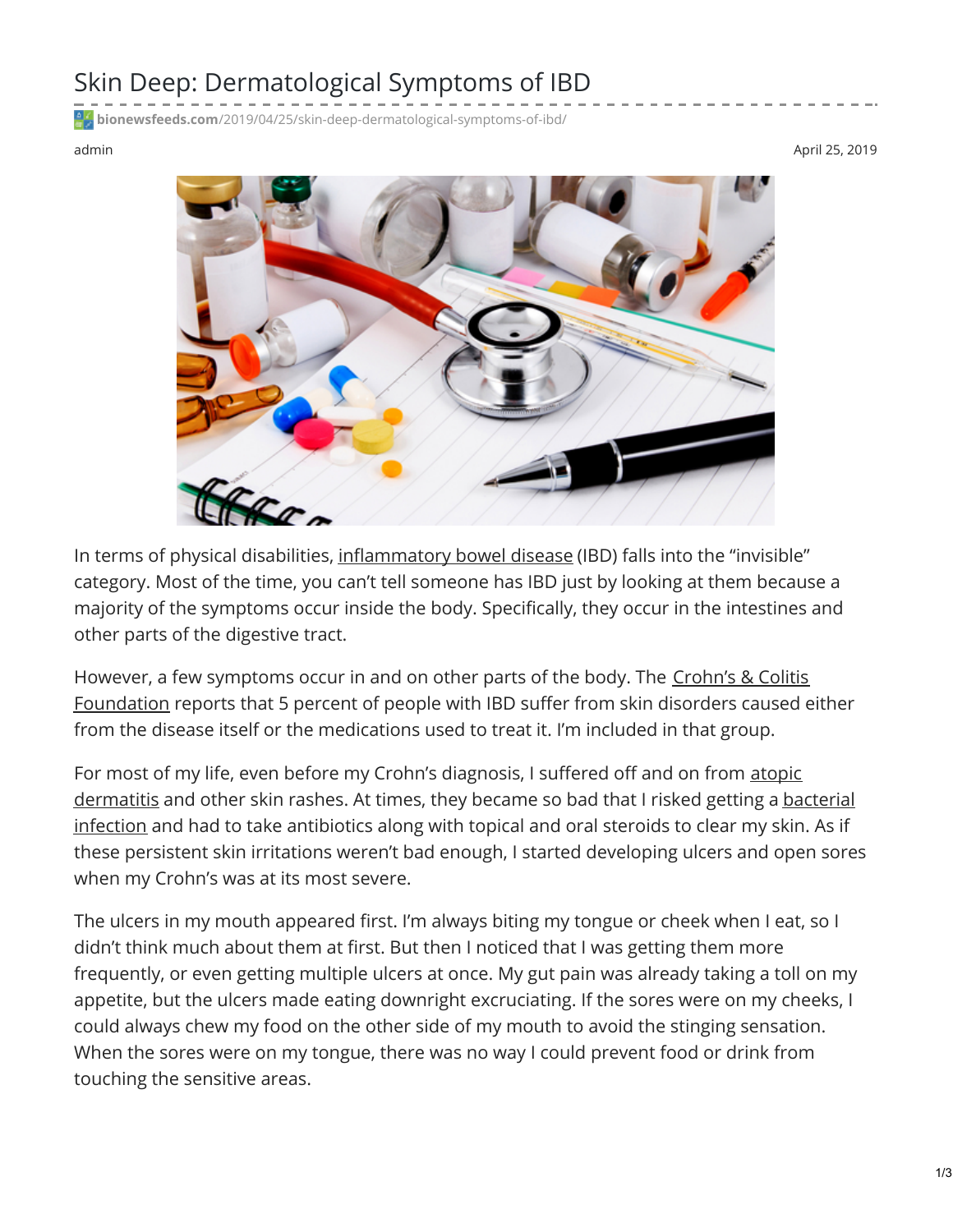At least with the typical Crohn's symptoms, I could force myself to eat and drink for nutrition's sake when I didn't have an appetite. But with the ulcers, I didn't want anything in my mouth despite the hunger pangs. Some days I fought back tears just to get something in my stomach. I eventually discovered that by drinking through a straw, I could position it a certain way to avoid the ulcers. For weeks, I lived on [Ensure](https://ensure.com/) and smoothies until the sores subsided or went away for a while.

While even the general population can empathize with the pain of mouth ulcers, not many can understand what I experienced when another, less common skin disorder manifested from my Crohn's: pyoderma [gangrenosum](https://www.mayoclinic.org/diseases-conditions/pyoderma-gangrenosum/symptoms-causes/syc-20350386). Pyoderma gangrenosum is a skin ulcer that usually develops on the lower extremities. Mine erupted about five inches above my right inner ankle.

As I said, I've always been prone to dermatitis. Mosquitoes also love me, and I'm somewhat clumsy, so when a spot on my lower leg began to itch, I thought it was a rash, a bug bite, or a small scratch that had scabbed over. One day, I absentmindedly broke the skin with constant rubbing and scratching. I tried to avoid doing more damage and risking infection by putting a bandage over the area. After a few days, the area wasn't healing but instead was growing larger. I graduated from the standard size bandage to the largest size bandage to keep the wound well covered and to prevent my pant leg from rubbing against it and making it worse.

By that time, I had an appointment with my GI coming up, so I held off contacting him or going to my primary care physician because I'm stubborn and cheap. If you read my [column](https://ibdnewstoday.com/2019/04/18/work-working-live-employment-change/) last week about my high pain tolerance, I wasn't going to allow a penny-sized crater in my leg kill me!

However, I did a Google search just to make sure my leg wasn't going to turn black and get gangrene. Somehow, through my fairly accurate description of the red, open, weepy sore surrounded by yellowing, crusty skin, I found pictures of open wounds that looked exactly like mine, and the condition — pyoderma



gangrenosum — was linked to IBD. I printed out the pictures and an article from my web search to bring to my doctor's appointment, as if my GI wouldn't know what I had. Nevertheless, I felt triumphant when he confirmed my suspicions.

Because I wasn't responding to any of the medications I had been taking over the past two years, my GI decided to start me on Remicade [\(infliximab\)](https://www.remicade.com/crohns-disease). He was confident that the infusions would help not just my internal symptoms, but also they would heal and prevent the mouth and